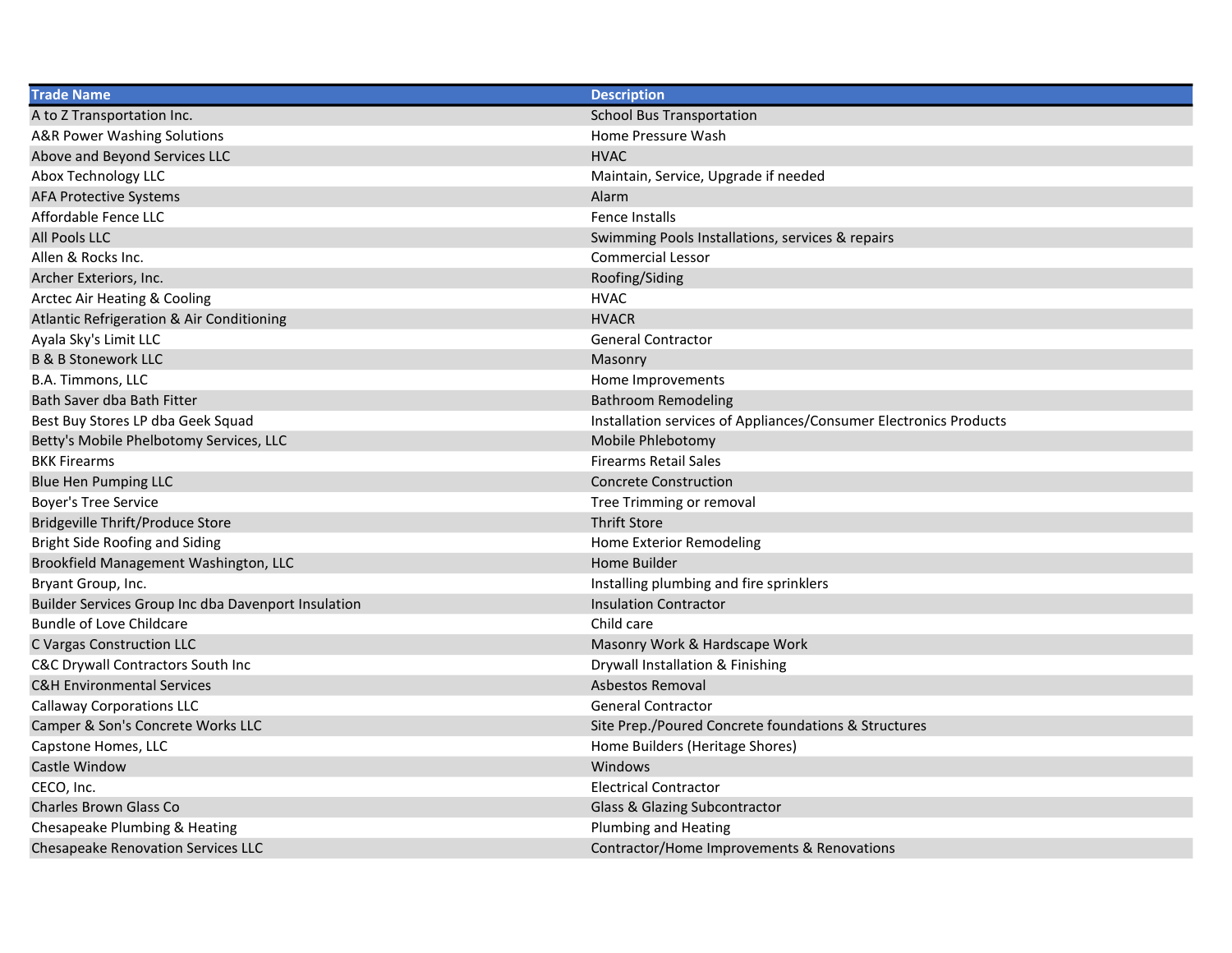| Clark & Sons Inc                                      | <b>Garage Door Repairs &amp; Installations</b>                                     |
|-------------------------------------------------------|------------------------------------------------------------------------------------|
| <b>Clark's Swimming Pools</b>                         | <b>Swimming Pools Construction</b>                                                 |
| Clean Delaware                                        | Portable Restroom Rentals, Complete Septic Service, Environmental Pumping          |
| Common Sense Solutions, LLC                           | Landscaping                                                                        |
| Coneheads Ice Cream                                   | Pre-Packaged Icecream (Icecream truck)                                             |
| Corporate Contractors Inc DBA Coastline Pool Services | Pool Maintenance/Life Guards                                                       |
| <b>Corrado Construction Company LLC</b>               | Site Prepartion contractor                                                         |
| Costco Wholesale Logistics #4125                      | Home Delivery Services and Storage for the Businesses                              |
| Cross Timbers Utility Inc.                            | Install Water and Sewer Services                                                   |
| <b>Crossroads Land Tech LLC</b>                       | Sitework                                                                           |
| Cygnus Home Services LLC dba Schwan's Home Service    | Pre-packaged Frozed Food                                                           |
| Delaware Backhoe Service, Inc.                        | Excavation                                                                         |
| Delaware Elevator, Inc.                               | Elevators                                                                          |
| Delaware Piano Studio                                 | One-on-One Piano Lessons                                                           |
| Delmarya Mailboxes & More Inc.                        | Mailboxes/Street Signs                                                             |
| Delmarva Roofing and Coating Inc.                     | Roofing                                                                            |
| Denison Landscaping Inc.                              | Contractor/Landscaping                                                             |
| Designscapes, LLC                                     | Landscaping, Hardscaping, Irrigation install/service, & Lighting                   |
| DIBIA Liquor Market/VIVEK Inc.                        | Liquor Store                                                                       |
| Dollar General Store #7711                            | Retail/General Merchandise                                                         |
| Door Pro America Inc.                                 | Garage Door Sales & Installation                                                   |
| Dover Pools                                           | Pools & Spas                                                                       |
| Dublin Hill Landscape Co.                             | Lawn Care & Landscape Work                                                         |
| <b>East Coast Affordable Construction</b>             | Construction                                                                       |
| East Coast Plumbing Services Inc.                     | <b>Plumbing Services</b>                                                           |
| Elvin Schrock & Sons                                  | Plumbing                                                                           |
| EMR-Electric Motor Repair Co.                         | Personal Services- General Repair Services & Progessional and/or Personal Services |
| F&N Vazquez Concrete, LLC                             | <b>Concrete Flatwork</b>                                                           |
| Fancy Cutz LLC                                        | Landscaping, hardscaping & lighting outdoor                                        |
| First Choice Garage Doors, Inc                        | Garage Doors                                                                       |
| First State Building Products LLC                     | Contractor installing insulation                                                   |
| Forrest Fence/J&M Fencing Inc                         | <b>Fence Contractor</b>                                                            |
| Fresenius Kidney Care                                 | Kidney Dialysis Clinic-6 days a week Monday-Saturday                               |
| Gaines and Company Inc                                | Site Development                                                                   |
| George and Lynch Inc                                  | Infrastructure Contractor                                                          |
| George Sherman Corporation                            | HVAC/Plumbing                                                                      |
| <b>GKJ Painting</b>                                   | Painting/Drywall                                                                   |
| Go Glass Joy LLC                                      | <b>Glass Contractor</b>                                                            |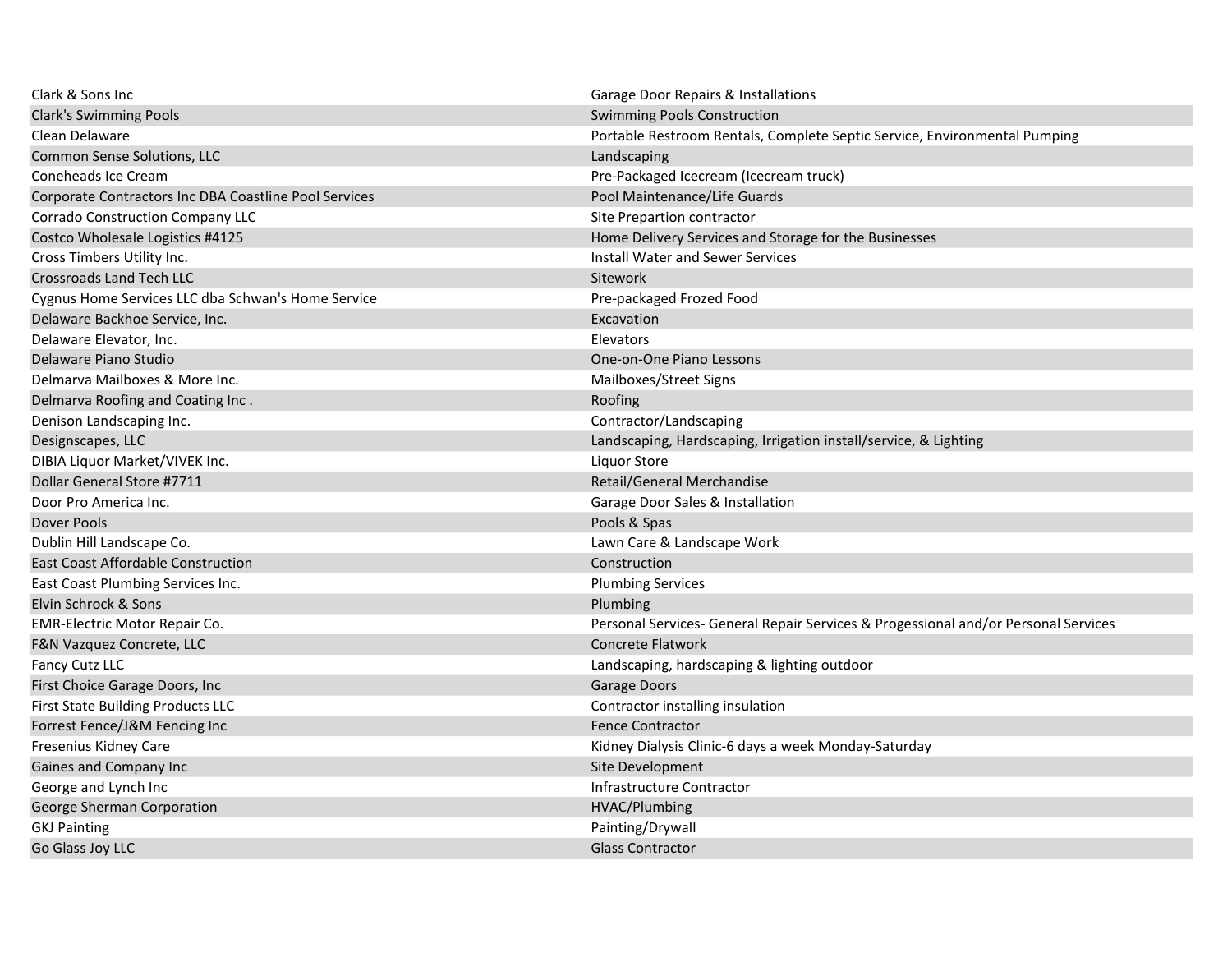| Gods Gifted Children & Preschool                             | Child Care                                          |
|--------------------------------------------------------------|-----------------------------------------------------|
| Goodwill of Delaware & Delaware County                       | <b>Retail Thrift</b>                                |
| Greengurus LLC                                               | <b>Certified Residential Energy Inspectors</b>      |
| Guardian Protection Services, Inc.                           | <b>Security Systems</b>                             |
| <b>GYTECH Strategic Concepts and Solutions LLC</b>           | General Consulting-Professional                     |
| Halls We Clean Service LLC                                   | <b>Exterior Building Cleaning</b>                   |
| Hancock and Son Plumbing                                     | HVAC/Plumbing                                       |
| Harry Caswell, Inc.                                          | Plumbing                                            |
| Haselman's Quality Air Inc                                   | <b>HVAC</b>                                         |
| <b>HC</b> Davis                                              | Wholesale foods                                     |
| Hearth & Home Technologies LLC DBA Fireside Hearth & Home    | <b>Fireplace Installation</b>                       |
| <b>Heritage Shores Club</b>                                  | <b>Food Service Establishment</b>                   |
| Heritage Shores Club (Golf)                                  | 18 Hole Semi-private golf course open to public     |
| Home Depot USA, Inc.                                         | <b>Contracting Services</b>                         |
| <b>Hopkins Construction Inc</b>                              | <b>Utility Construction</b>                         |
| Horney Industrial Electronics Inc                            | <b>Process Controls</b>                             |
| Hot Springs Enterprises Inc dba Stanley Steemer              | <b>Professional Cleaning Services</b>               |
| HRC, Inc.                                                    | Framing/Siding/Roofing                              |
| HS at Bridgeville LLC dba Coastal Run at Heritage Shores     | <b>Commercial Lessor</b>                            |
| HS at Bridgeville Two LLC dba Coastal Run at Heritage Shores | <b>Commercial Lessor</b>                            |
| <b>HSF Homebuilders LLC</b>                                  | New Construction addition, remodeling and carpentry |
| Installed Building Product LLC dba Storm Master Gutters      | Gutters                                             |
| J.F. Sobieski Mechanical Contractors, Inc.                   | Plumbing/Heating                                    |
| JEM Pest Solutions Inc.                                      | Pest Control                                        |
| Jireh's Bakery                                               | Bakery                                              |
| <b>JOB Construction</b>                                      | <b>General Contractor</b>                           |
| John Macklin & Son, Inc                                      | Demolition                                          |
| Joyce's Beauty Shop                                          | <b>Beauty Shop</b>                                  |
| <b>KC's Custom Painting</b>                                  | Painting/Drywall                                    |
| King's Custom Cleaning and Home Services Inc.                | Lawn Care, power washing, painting & cleaning       |
| Lawns Unlimited, LTD                                         | Lawn Care                                           |
| Liberty Gas Mart                                             | Gas Station/Convenience Store                       |
| Little Hill Landscaping                                      | Landscaping & Lawn Maintenance                      |
| Macbe Enterprises dba Lawn Doctor                            | Lawn Care                                           |
| Main Street Carpentry Inc.                                   | <b>Framing Construction</b>                         |
| McFall & Berry Landscape Management, Inc.                    | <b>Commercial Landscaping</b>                       |
| McTeer's Heating & Cooling LLC                               | Heating & Cooling                                   |
| MidSouth Building Supplies, Inc.                             | Whole Sale Distributor Building Products            |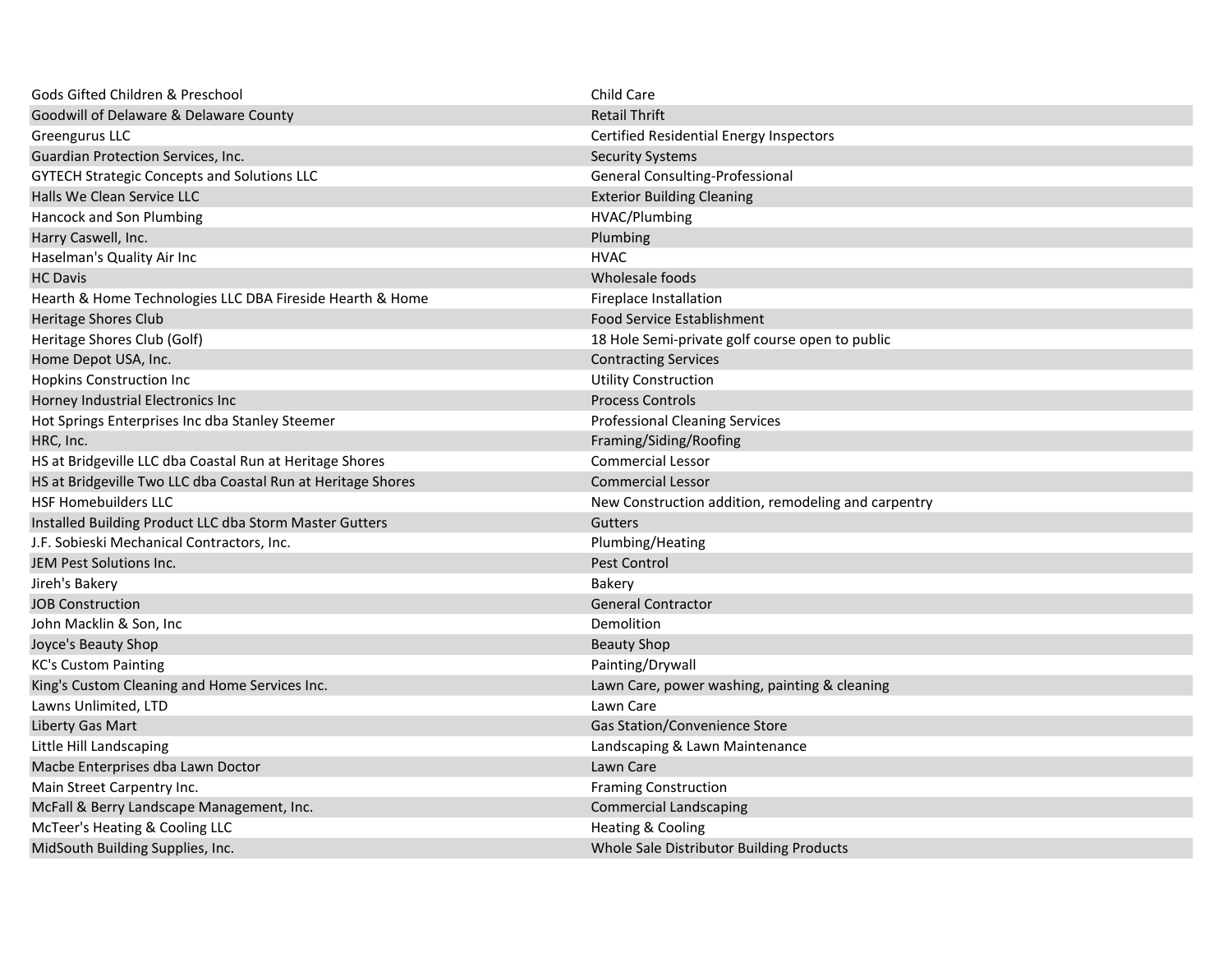| Milford Gutter Guys, LLC                                                    | Gutters                                                                  |
|-----------------------------------------------------------------------------|--------------------------------------------------------------------------|
| Morse Home Improvement LLC Roofing & Siding                                 | Roofing & Siding                                                         |
| My T Fine BBQ LLC                                                           | BBQ Food Trailer Services & Catering                                     |
| Nanticoke Global Strategies LLC                                             | Provided Management Consulting Services                                  |
| <b>National HVAC Service</b>                                                | HVAC/Plumbing/Electrical                                                 |
| Neff & Son Inc dba Chester River Landscaping                                | Landscape and Nursery Operation                                          |
| Novoafied Home Repair Services                                              | Construction/Handyman                                                    |
| Orbit Energy & Power                                                        | Solar Contractor                                                         |
| Overhead Door Co. of DelMar, Inc.                                           | <b>Overhead Doors</b>                                                    |
| P.E. Jefferson Construction Inc.                                            | <b>Blacktop Patching</b>                                                 |
| Parsell Funeral Homes & Crematorium                                         | <b>Funeral Home Services</b>                                             |
| Passwaters Farm LLC                                                         | Home Builder                                                             |
| Passwaters Landscaping                                                      | Ladnscaping, Hardscaping & Irrigation                                    |
| Patio Systems Inc                                                           | Install Retractable Shade Products/pre-fab porch enclosures and sunrooms |
| Pennoni                                                                     | Engineering/Survey                                                       |
| <b>Quality Construction Cleaning</b>                                        | New Construction Cleaning & Power Washing                                |
| R & H Enterprises                                                           | Carpentry & Construction                                                 |
| R&L Irrigation Services Inc                                                 | Lawn Irrigation/Patio Pavers/Lawn Main & Etc                             |
| R&M Buses Inc.                                                              | <b>School Bus Transportation</b>                                         |
| RA Haitz Co Inc                                                             | Install Roof and Sheet Metal                                             |
| Ralph & Paul Adams Inc. (RAPA)                                              | <b>Meat Processor</b>                                                    |
| <b>RCB Tree LLC</b>                                                         | <b>Tree Work</b>                                                         |
| Reliable Home Maintance LLC DBA Betterliving of Delmarva                    | Sunrooms, Awnings, Porch Enclosures                                      |
| <b>Republic Services</b>                                                    | <b>Waste Removal</b>                                                     |
| Respected & Connected                                                       | Retail Clothing Mobile Boutique                                          |
| <b>S&amp;B Pro Security</b>                                                 | <b>Electronic Security</b>                                               |
| S. Lee Smith Jr. Inc T/A Value Carpet One                                   | Floor Covering (Sales & Install, Retail & Commercial)                    |
| Saintanne LLC                                                               | Professional Physical Therapy                                            |
| SchagrinGas Co.                                                             | Distribution of Propane and HVAC Installations                           |
| Seely Homes LLC                                                             | Home Builder                                                             |
| Shore Utilities, LLC                                                        | <b>Underground Utility Contractor</b>                                    |
| <b>Shure-line Electrical</b>                                                | Electrical                                                               |
| SMI Services of Delaware, LLC                                               | Erosion & Sediment Control                                               |
| Solitude Lake Management LLC                                                | Lake Management                                                          |
| Sound FX Inc                                                                | Consumer Electronics Inegrator, Residential/Commercial Design & Install  |
| Southland Insulators of DE LLC DBA/Delmarva Insulation                      | <b>Insulation Contractor</b>                                             |
| SP Auto Parts, Inc.                                                         | Automotive                                                               |
| Specialized Education of Delaware Inc dba High Road School at Sussex County | <b>Educational Services</b>                                              |